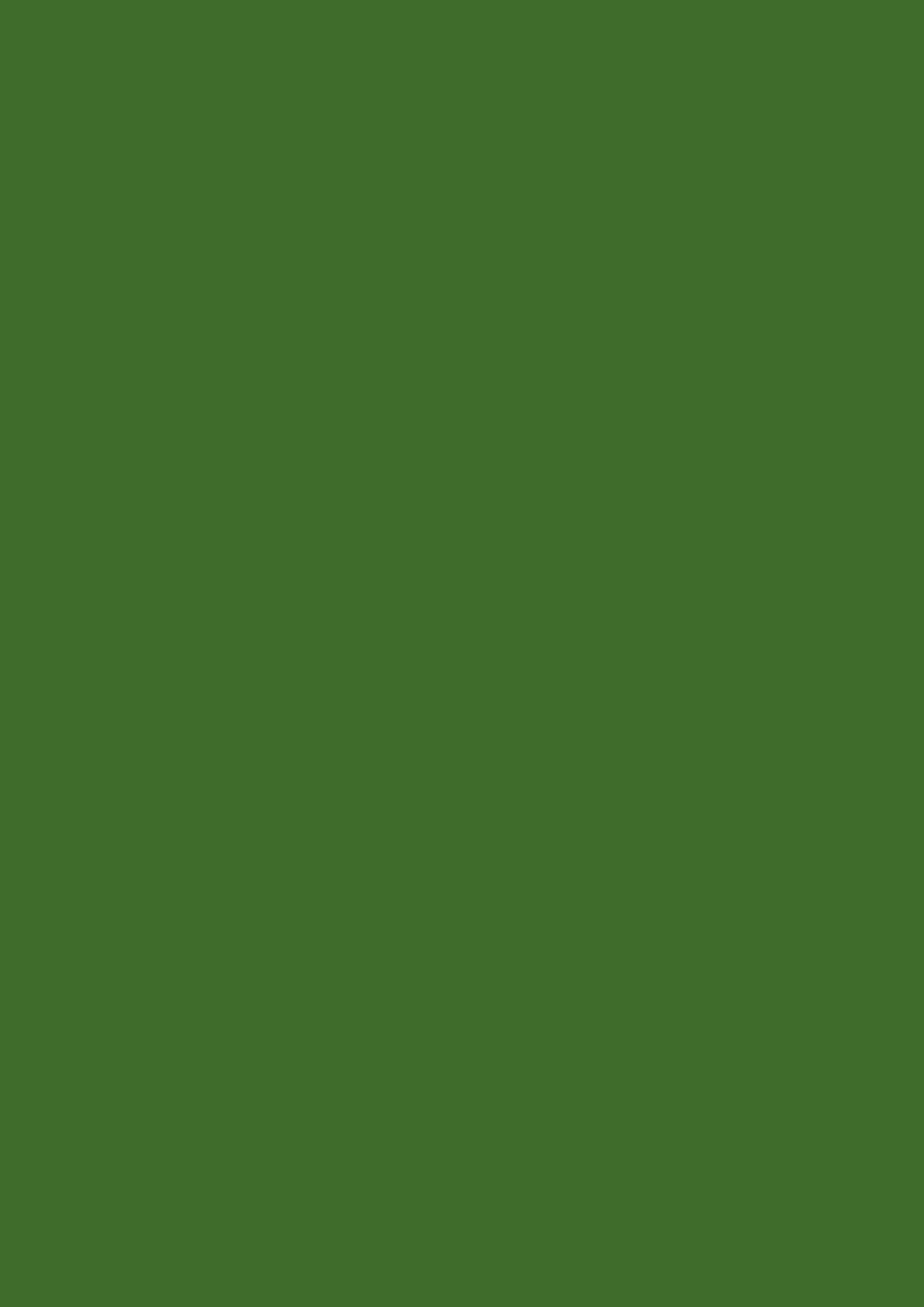## **Chapter-I**

#### **Overview of Audit**

#### **1.1 Introduction**

This part of the Report covers matters arising out of audit of State Government Departments, State Public Sector Enterprises (SPSEs) and Autonomous Bodies (ABs) under the audit jurisdiction of the Office of the Principal Accountant General (Audit-II) West Bengal.

For the purpose of administration in West Bengal, as of 31 March 2020, there are 58 Administrative Departments headed by Additional Chief Secretaries/ Principal Secretaries/ Secretaries, who are assisted by Directors/ Commissioners/ Chief Engineers and other subordinate officers. This report covers the functioning of 23 Departments (Appendix-1) including two<sup>1</sup> Departments carved out in November 2019.

Of the total expenditure of  $\bar{\tau}$  29,842.38 crore incurred by these Departments during 2019-20, a major portion (80.77 *per cent*) was incurred by Urban Development and Municipal Affairs (28.09 *per cent*), Public Works (23.74 *per cent*), Power (10.56 *per cent*), Disaster Management and Civil Defence (10.32 *per cent*) and Public Health Engineering Department (8.06 *per cent*).

This chapter provides the audited entity's profile, planning and extent of audit and response to Audit by various Departments.

#### **1.2 About this Report**

Findings arising from Performance and Compliance audit of 23 Government Departments, 43 ABs *(Appendix-2)* and 63 SPSEs under the audit jurisdiction of the Office of the Principal Accountant General (Audit-II) West Bengal are presented in this Report of the Comptroller and Auditor General of India (CAG). Compliance Audit covers examination of transactions relating to expenditure of the audited entities to ascertain whether the provisions of applicable laws, rules, regulations and various orders and instructions issued by the competent authorities are being complied with. Performance Audit examines whether the objectives of the programme/activity/department are achieved economically, efficiently and effectively.

#### **1.3 Authority for Audit**

The mandate for audit by the CAG is derived from Articles 149 and 151 of the Constitution of India and the Comptroller and Auditor General's (Duties, Powers and Conditions of Service) (DPC) Act, 1971. The CAG conducts audit of expenditure of the Departments of Government of West Bengal under

<sup>1</sup> *The Department of Non-Conventional and Renewable Energy Sources from the Department of Power and non-conventional Energy Sources as well as the Department of Public Enterprises and Industrial Reconstruction from the Department of Industry, Commerce & Enterprises, vide notification No. 858-Home (Cons)/R2R(Cons)-08/2016 dated 15 November 2019 of the Department of Home & Hill Affairs, Co-ord. Br., Govt. of West Bengal.*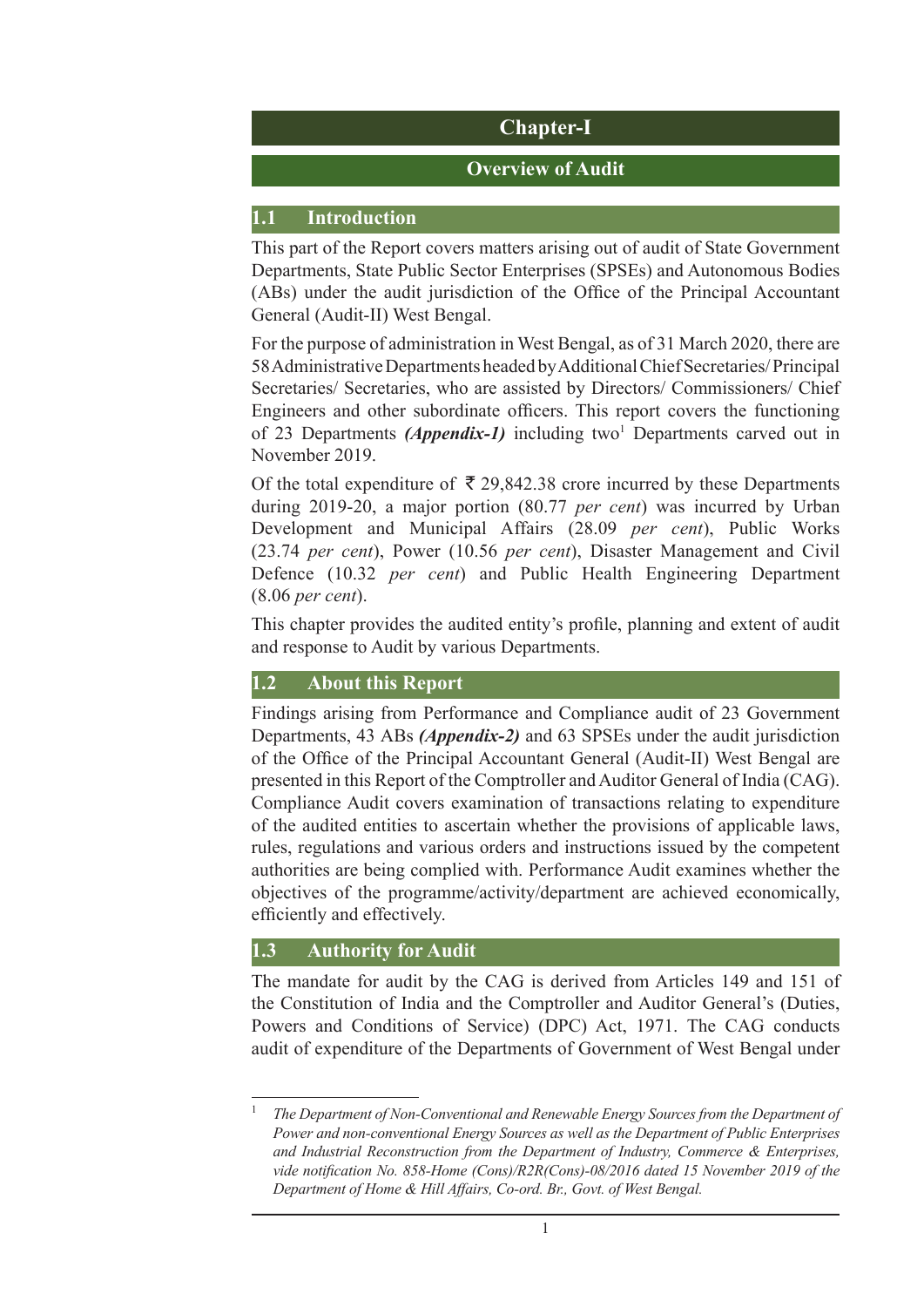Section 13<sup>2</sup> of the CAG's (DPC) Act. In addition, the CAG is the sole Auditor in respect of Autonomous Bodies which are audited under Sections 19  $(2)^3$ ,  $19(3)^4$  and  $20(1)^5$  of the CAG's (DPC) Act. Moreover, CAG also conducts audit of other Autonomous Bodies, under Section 146 of CAG's (DPC) Act, which are substantially funded by the Government. Further, the CAG conducts audit of Government Companies and Statutory Corporations in West Bengal under sections  $19(1)^7$ ,  $19(2)$  of the CAG's (DPC) Act. Principles and methodologies for various audits are prescribed in the Auditing Standards and the Regulations on Audit and Accounts issued by the CAG.

### **1.4 Planning and Conduct of Audit**

The audit process starts with assessment of risks faced by various Departments of the Government based on expenditure incurred, criticality/ complexity of the activities, level of delegated financial powers, assessment of overall internal controls and concerns of the stakeholders. Previous audit findings are also considered in this exercise. Based on this risk assessment, the frequency and extent of audit are decided.

An Annual Audit Plan is formulated to conduct audit on the basis of such risk assessment. After completion of audit of each unit, Inspection Reports (IRs) containing audit findings are issued to the Heads of the entities. The entities are requested to furnish replies to the audit findings within one month of receipt of the IRs. Wherever replies are received, audit findings are either settled or further action for compliance is advised. The important audit observations included in the IRs are processed for inclusion in the Audit Report.

#### **1.5 Response to Audit**

Ten compliance audit observations including one Detailed Compliance Audit and one Performance Audit proposed for inclusion in this report were forwarded (between July 2021 and August 2021) to Additional Chief Secretary/ Principal Secretaries/ Secretaries of the Departments concerned with the request to send their responses. Departmental replies in respect of one performance audit and two compliance audit observations have been received till date (October 2021). The responses of concerned Departments as well as replies to initial audit memos, wherever received, have been suitably incorporated in the Report.

<sup>2</sup> *Audit of (i) all transactions from the Consolidated Fund of the State, (ii) all transactions relating to the Contingency Fund and Public Accounts and (iii) all trading, manufacturing, profit and loss accounts, balance sheets and other subsidiary accounts.*

<sup>3</sup> *Audit of accounts of Corporation (not being companies) established by or under law made by Parliament in accordance with the provisions of the respective legislations.*

<sup>4</sup> *Audit of the accounts of corporations (not being companies) established by or under law made by the State Legislature at the request of the Governor.*

<sup>5</sup> *Audit of accounts of anybody or authority on the request of the Governor, on such terms and conditions as may be agreed upon between the CAG and the Government.*

<sup>6</sup> *Audit of (i) all receipts and expenditure of a body/authority substantially financed by grants or loans from the Consolidated Fund of the State and (ii) all receipts and expenditure of any body or authority where the grants or loans to such body or authority from the Consolidated fund of the State in a financial year is not less than*  $\bar{\xi}$  *one crore.* 

<sup>7</sup> *Audit of the accounts of Government Companies in accordance with the provisions of the Companies Act, 2013 (18 of 2013), previously the Companies Act, 1956 (1 of 1956).*